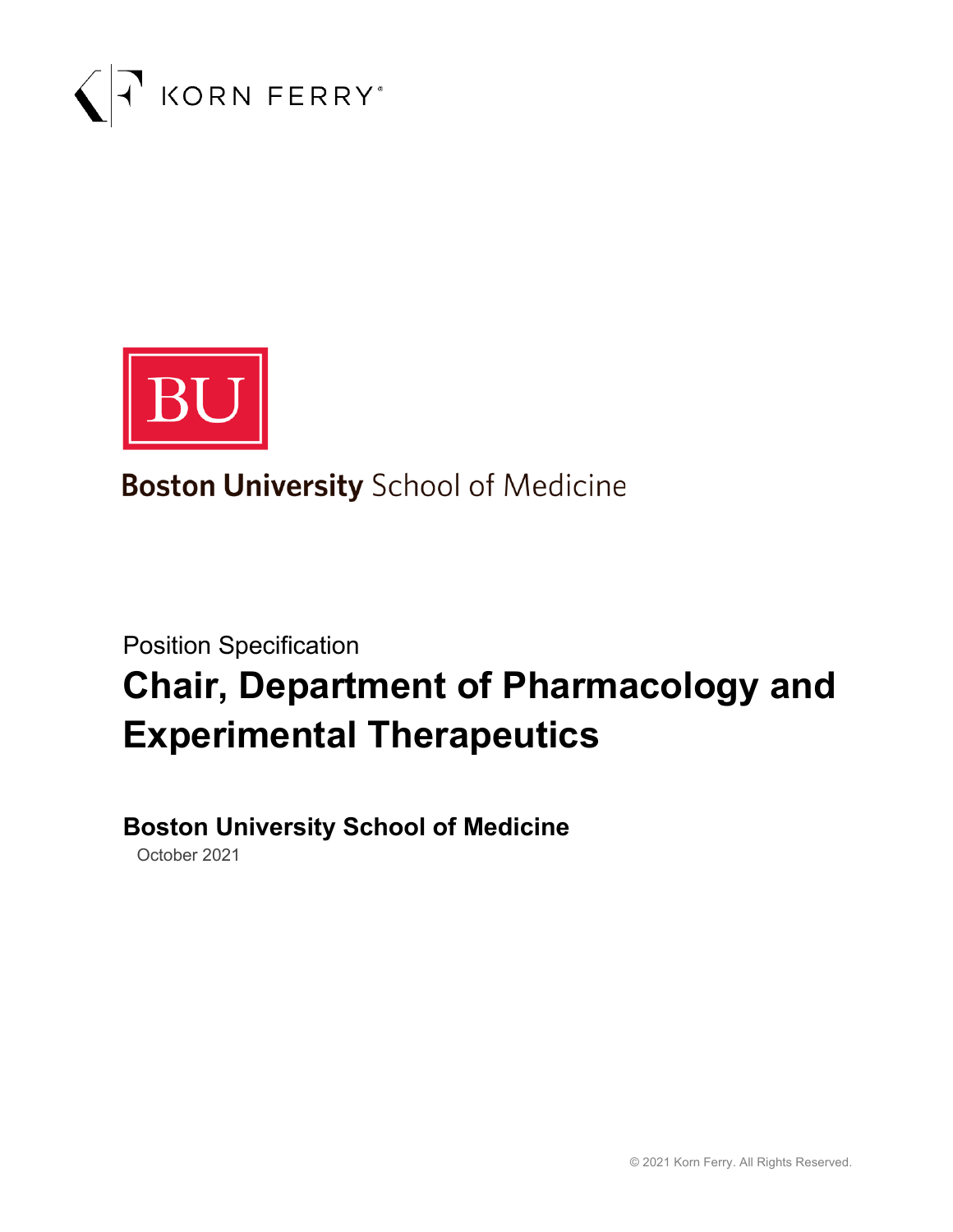| <b>Position</b>  | Chair, Department of Pharmacology and Experimental Therapeutics   |
|------------------|-------------------------------------------------------------------|
| Company          | <b>Boston University School of Medicine</b>                       |
| Location         | Boston, Massachusetts                                             |
| <b>Reporting</b> | Basic Science Chairs report to the Dean of the School of Medicine |
| Website          | https://www.bumc.bu.edu/busm/                                     |

#### **THE OPPORTUNITY**

Founded in 1839, the Boston University (BU) is one of the largest independent, nonprofit universities in the country, with 17 colleges and schools. Its School of Medicine (BUSM) is one of the graduate schools of BU and is one of the premier research-intensive schools in the nation. Established in 1848, the BUSM was the first institution in the US to formally educate women physicians. Originally named the New England Female Medical College, it subsequently became BUSM when it became co-educational in 1873. The school graduated the first black American woman physician in the United States, Dr. Rebecca Lee Crumpler, and the first Native American physician, Dr. Charles Eastman.

BUSM's is dedicated to the educational, intellectual, professional and personal development of a diverse group of exceptional students, trainees, and faculty who are deeply committed to the study and practice of medicine, to biomedical research, and to public health. Today, BU ranks No. 42 in Best Colleges is National Universities, and the School of Medicine ranks No. 33 in Best Medical Schools (Research) in the 2022 edition of *U.S. News & World Report*. Led by Dean and Provost, Dr. Karen Antman, BUSM continues to reach new heights as it approaches its 175<sup>th</sup> year.

BUSM continues to make critical investments **to strengthen its cutting-edge research and capabilities, particularly interdisciplinary approaches to discovery and innovation.** A critical success factor for the School in expanding these changes is the recruitment of a new Chair for the Department of Pharmacology and Experimental Therapeutics. A national search is underway.

The Chair will play a leadership role within the School, overseeing their Department's development by working with other Chairs (Basic and Clinical), Center Directors and the Deans to establish and enhance collaborations in research, education, and training. The successful candidate will find an extraordinary opportunity to expand the national prominence of their Department's research and training programs and their own individual research program. Candidates must be operationally astute, highly knowledgeable about opportunities in research and familiar with recent advances and challenges in all disciplines housed within the Departments.

Reporting to the Dean, the Chair must be passionate advocate for their Department's trainees, students, faculty, and staff. They will be major institutional leaders, working with the Dean's Office in leading the academic enterprise for BUSM. The successful Chair will have the opportunity to build leading 21<sup>st</sup> century Departments on a foundation of renowned training and research excellence, serving as an advocate within the University for all of its missions.

The successful Chair will demonstrate the ability to effectively steward Department resources, exhibit entrepreneurial spirit, lead through a time of great transformation, and establish and foster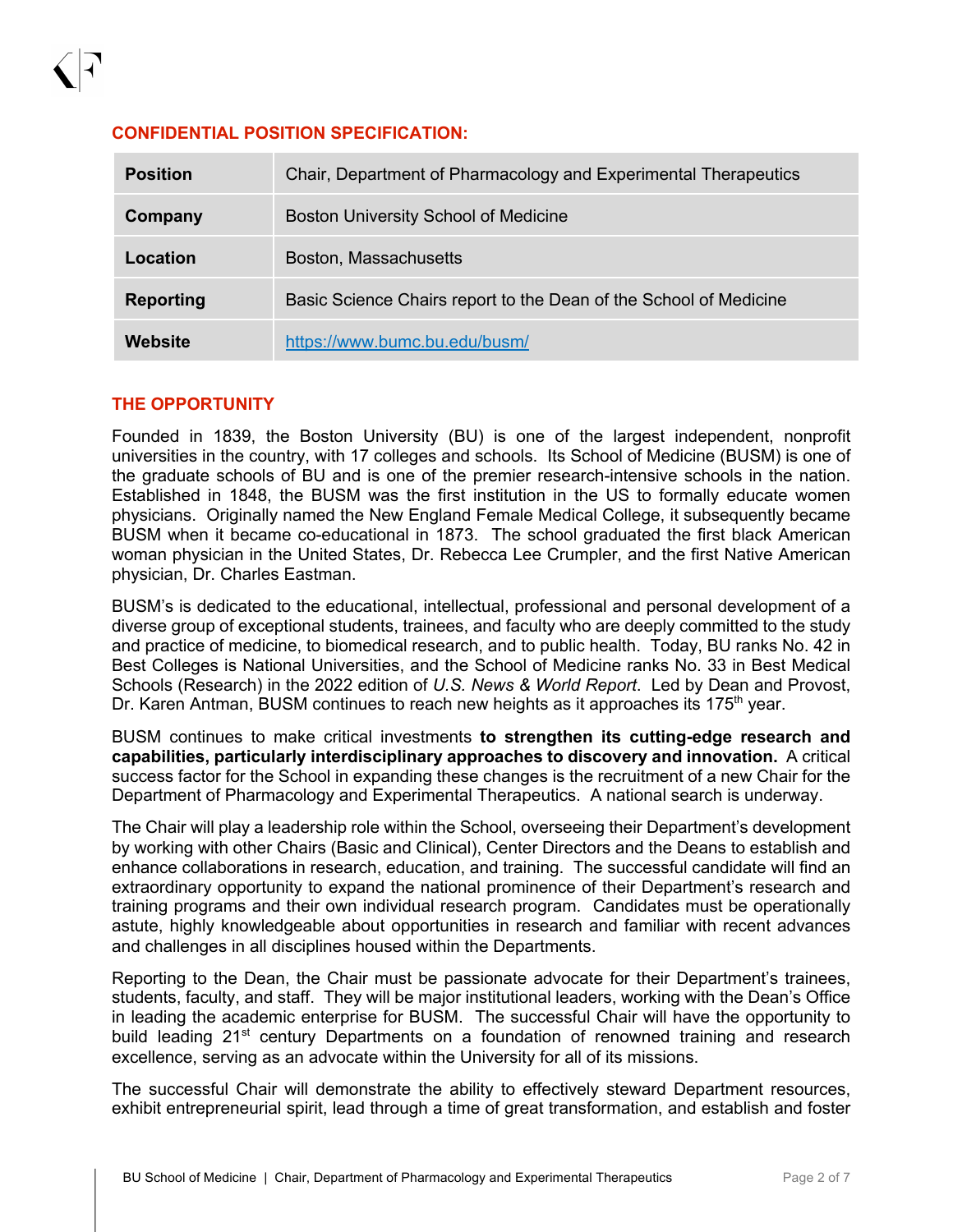collaborative relationships with university administrators, faculty, staff, students, alumni, donors and community partners and leaders. They will understand, appreciate, and guide the development of training and research programs, add to the high caliber of currently held NIH T32 Institutional Training Grants, effectively support their distinct academic and clinical partnerships, and represent the Department and School in various regional and national committees.

The successful Chair must bring vision to the task of drafting their Department's future, coupled with an ability to lead in a fashion that inspires others. Above all, the Chair will be consensus builders and agents for change in an era where the research enterprise is undergoing innovation and transformation nationwide.

#### **DEPARTMENT OF PHARMACOLOGY AND EXPERIMENTAL THERAPEUTICS**

#### **History**

The Department of Pharmacology & Experimental Therapeutics at Boston University School of Medicine was formally established in the fall of 1918. A pharmacology curriculum of lectures, recitations, and laboratory exercises was established and taught by faculty from other institutions. The first appointment of a BUSM professor of pharmacology occurred with the arrival of Dr. Walter L. Mendenhall in 1921. He was succeeded in 1946 by Dr. George L. Maison. By the early 1950s medical students were exposed to a 190-hour course in pharmacology that emphasized the experimental aspect of the science. Research and training of graduate students were in areas of high-altitude physiology, cardiac pharmacology, and the pharmacology of veratrum alkaloids.

Earl H. Dearborn, Ph.D., M.D., from Johns Hopkins School of Medicine, became department chair in 1952, when Dr. Maison became scientific director of Riker Laboratories; Charles J. Kensler, Ph.D., in 1957, when Dr. Dearborn moved to American Cyanamid; and Dr. Edward W. Pelikan in 1960, when Dr. Kensler was appointed vice president at Arthur D. Little, Inc. Research activities of the department faculty during the subsequent thirty-year period under Dr. Pelikan's leadership included structure-activity studies of neuromuscular blocking agents, the pharmacology of drugs of abuse, pharmacokinetics, gastrointestinal pharmacology, the pharmacology of blood, and the history of medicine.

After Dr. David H. Farb assumed the leadership of the department in 1990, the scope of scientific inquiry has shifted to investigations at the molecular level, with emphasis on interdisciplinary approaches and the use of advanced technologies. The major research area of the department now include molecular neuropharmacology, as well as cancer and cardiovascular pharmacology. Scientific activity and research training have reached a record level of national recognition, placing the pharmacology training program in the top quartile nationally based upon research productivity.

Expanded research training opportunities for students and innovative recruitment strategies have contributed to more than a doubling in the number of students in the M.A./Ph.D. program. The department has been successful in competing for NIH Training Grants, so that students now receive support through the program in biomolecular pharmacology, and was ranked in the top echelon of PhD training programs for research productivity by the most recent National Research Council report in 2011.

#### **Education/Training**

Curricular innovations during this period have included the development of a new sequence of courses for pharmacology graduate students, with emphasis on research methodologies. The department has sought to enhance the mission of the medical school in other ways as well,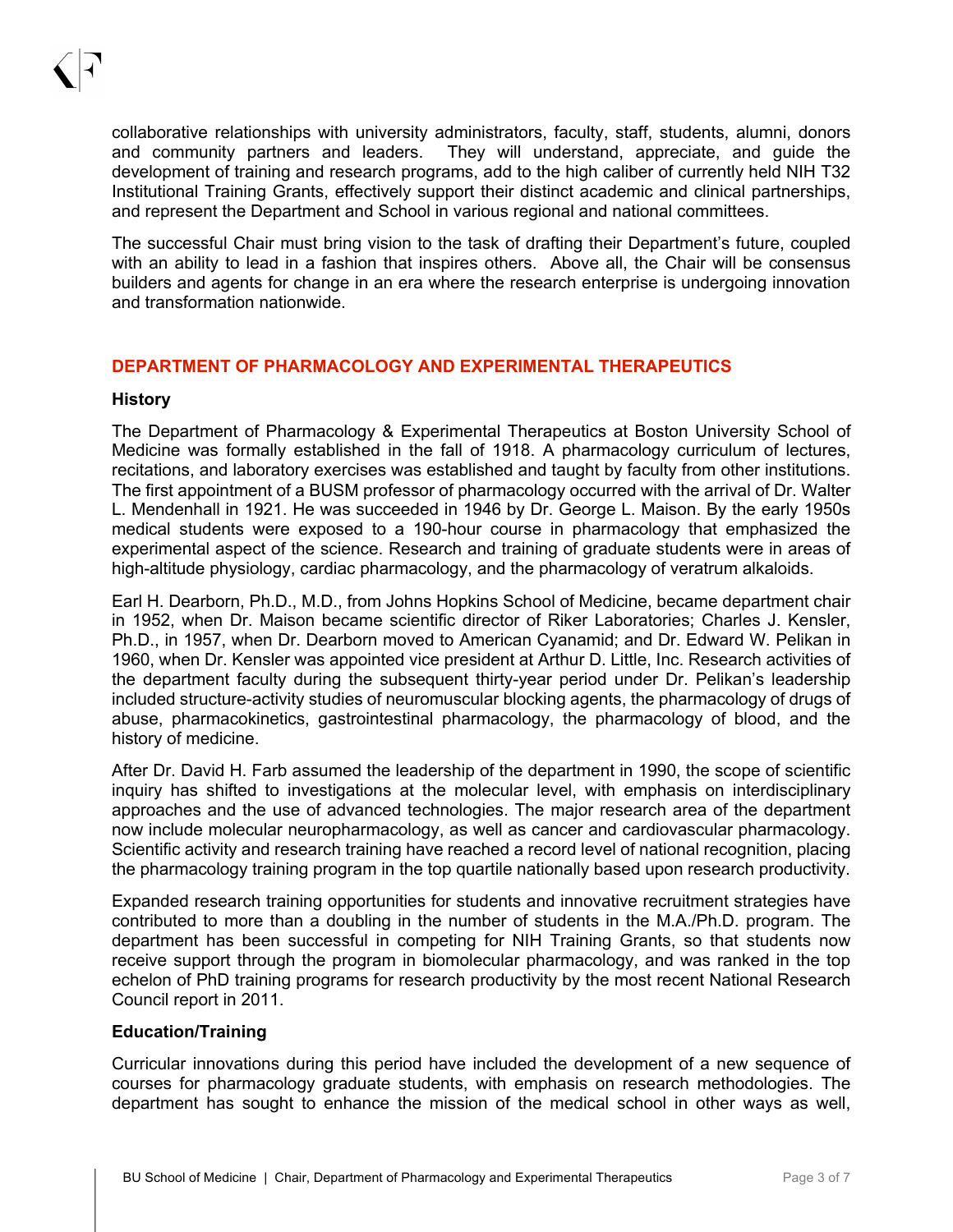including institution of the annual Russek Student Achievement Day and the development of a program in neuroscience.

#### **Industry Affiliations**

The Department offers students a unique opportunity to explore drug discovery and translational science through its longstanding partnership with Pfizer, Inc. in Cambridge and more recent collaboration with Biogen, also in Cambridge. The training experience of our pharmacology students is enriched by direct interactions with senior leadership and research staff at these pharmaceutical companies. Opportunities include 7-week summer internships following the first year of study in a broad range of discovery areas including the following:

- Cardiovascular and Metabolic Diseases
- Precision Medicine
- Inflammation and Remodeling
- Immunology and Autoimmunity
- Orphan and Genetic Diseases
- Global Biological Technologies
- Drug Safety and Metabolism

In collaboration with Pfizer scientists, the department offers a course entitled Drug Discovery and Development. This innovative course addresses the discovery and development process for small molecule and protein drug products. Topics include target identification and validation, lead optimization and selection of drug candidates for clinical testing, and the objectives and design of clinical trials. The class is led by Pfizer scientists whose area of expertise pertains to the lecture topic. Students are given the opportunity to interact directly with scientists leading discovery in various topic areas and have expressed how the unique design of the course increases their understanding of industry and the drug development process.

#### **BOSTON UNIVERSITY SCHOOL OF MEDICINE**

BU School of Medicine is dedicated to the educational, intellectual, professional and personal development of a diverse group of exceptional students, trainees, and faculty who are deeply committed to the study and practice of medicine, to biomedical research, and to public health. As a community, the School places great value on excellence, integrity, service, social justice, collegiality, equality of opportunity, and interdisciplinary collaboration.

The School is home to ~1,500 active research grants with \$305 million in sponsored research awarded to basic science and clinical science Departments in fiscal 2021. The School supports all aspects of biomedical research, from exploration at the basic science level to translating fundamental discoveries into treatments that improve human health. We are a leading institution with a focus on both traditional and interdisciplinary research. BUSM is committed to fostering the development of the next generation of exceptional medical and dental students as well as biomedical scientists currently enrolled in programs at the School of Medicine's division of Graduate Medical Sciences.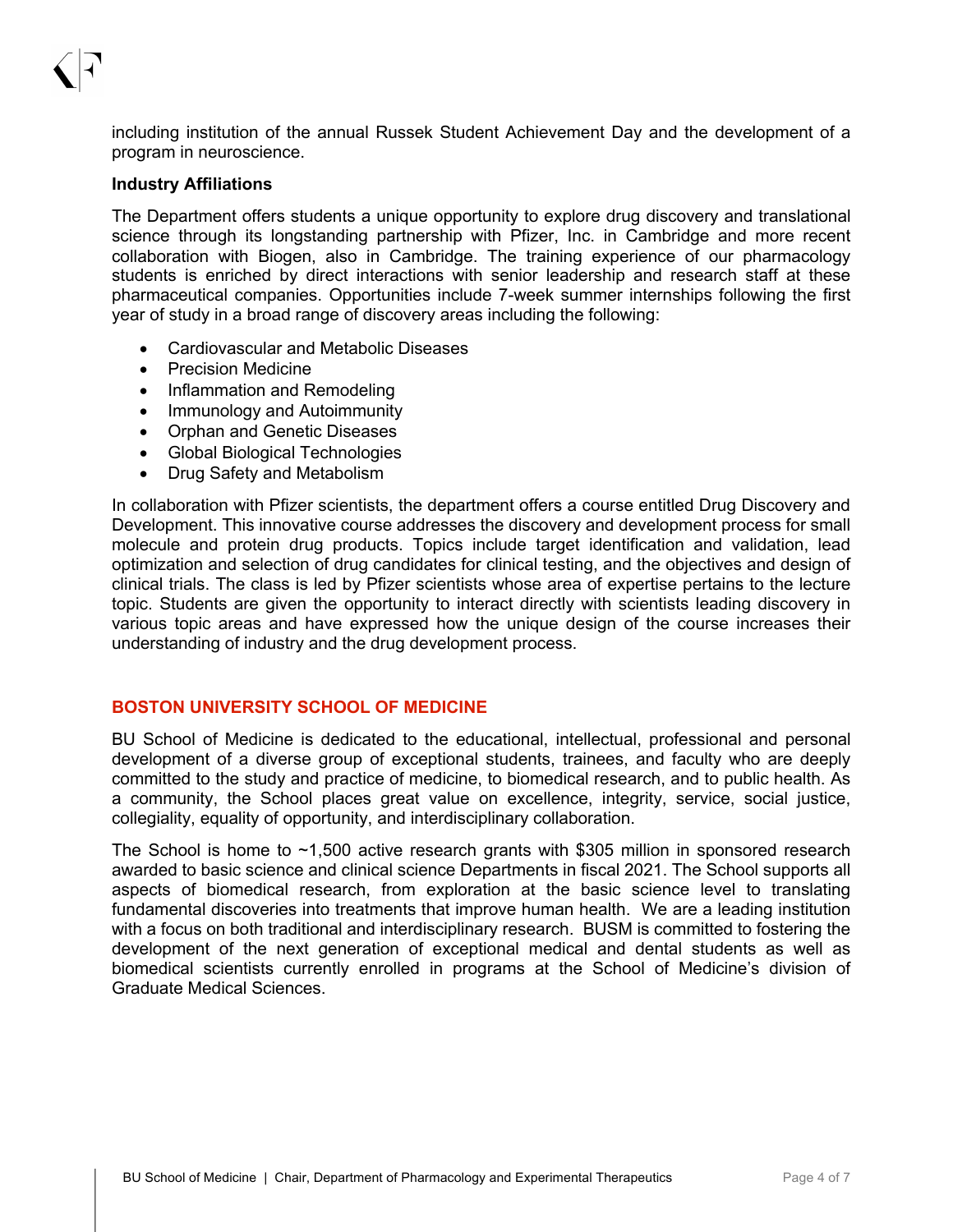#### **FAST FACTS**

#### **BUSM Faculty** on the medical campus and affiliated hospitals**:** 1,926 Full time faculty 127 Part time 2,052 Total

#### **Pharmacology Department Faculty**

18 Full time 2 Part time 20 Total

#### **BUSM Students:**

727 MD students 985 Master's and Doctorate degree students 1,712 Total Students 12,745 MD, PhD and MMS alumni

#### **Academics:**

600 Funded research programs 346 Databases, 6,851 e-journals, 12,603 e-books

#### **BUSM Research (BUSM, BMC and VA faculty grants):**

\$305M Awarded research dollars \$299 million in expended research dollars (2020) \$205 million in expended federal research dollars (2019)

#### **Facilities:**

- 28 Core research cores and services
- 19 Research centers and institutes
- 33 Affiliated hospitals
- 23 Departments in basic and clinical sciences

#### **CRITICAL SUCCESS FACTORS**

Department leadership will be evaluated annually based on:

- Departmental growth in research funding and accomplishments when compared with similar departments nationally and with the concurrent change in the NIH budget
- Quality of the department's educational programs for post docs as well as graduate, medical and dental students.
- Fiscal responsibility (balanced budget)
- Appropriate use of research space resources (F&A/square foot)
- Faculty development within the department
- Interdepartmental collaborations
- Diversity of students and faculty; gender equity
- Department citizenship and service on BUSM committees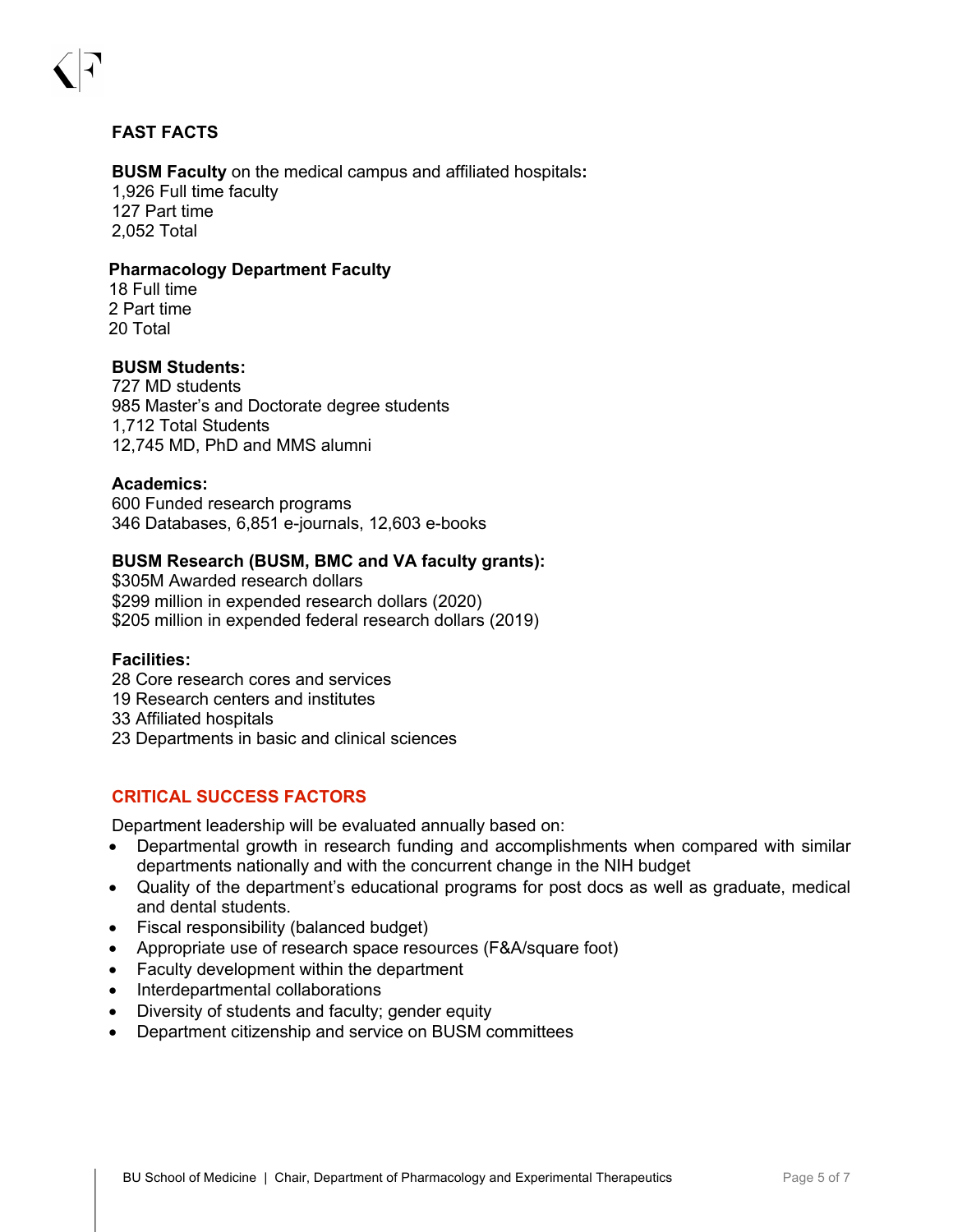#### **EDUCATION AND QUALIFICATIONS**

The successful candidate will have earned a PhD, MD, MD/PhD or equivalent and have a strong record of research accomplishments, productivity and peer-reviewed extramural funding, including ongoing R01 or equivalent grants; a strong publication record in high impact factor journals; a national presence; and a track record of program development and faculty/trainee development.

#### **COMPENSATION AND EQUAL OPPORTUNITY**

Compensation arrangements are competitive and commensurate with both experience and achievement. Boston University is an equal opportunity employer and all qualified applicants will receive consideration for employment without regard to race, color, religion, sex, sexual orientation, gender identity, national origin, disability status, protected veteran status, or any other characteristic protected by law.

#### **PROCEDURE FOR CANDIDACY**

Applications should include a detailed curriculum vitae and a letter of interest that highlight the applicant's personal vision and relevant leadership experience. The search committee will begin reviewing candidates immediately and will continue until the position is filled.

#### **KORN FERRY CONSULTING TEAM**

| Toni Lam, PhD                | <b>John Denson</b>           |
|------------------------------|------------------------------|
| Principal                    | <b>Senior Client Partner</b> |
| Philadelphia, PA             | Stamford, CT                 |
| +1 (215) 656-5315            | +1 (203) 406-8772            |
| tonika.lam@kornferry.com     | john.denson@kornferry.com    |
| <b>Kimberly Ranck</b>        | <b>Tara Vittese</b>          |
| Senior Project Coordinator   | Associate                    |
| Philadelphia, PA             | Philadelphia, PA             |
| +1 (404) 222-4050            | (609) 969-8070               |
| kimberly.ranck@kornferry.com | tara.vittese@kornferry.com   |

The material presented in this position specification should be relied on for informational purposes only. This material has been copied, compiled or quoted in part from Boston University documents and personal interviews and is believed to be reliable. While every effort has been made to ensure accuracy of this information, the original source documents and factual situations govern.